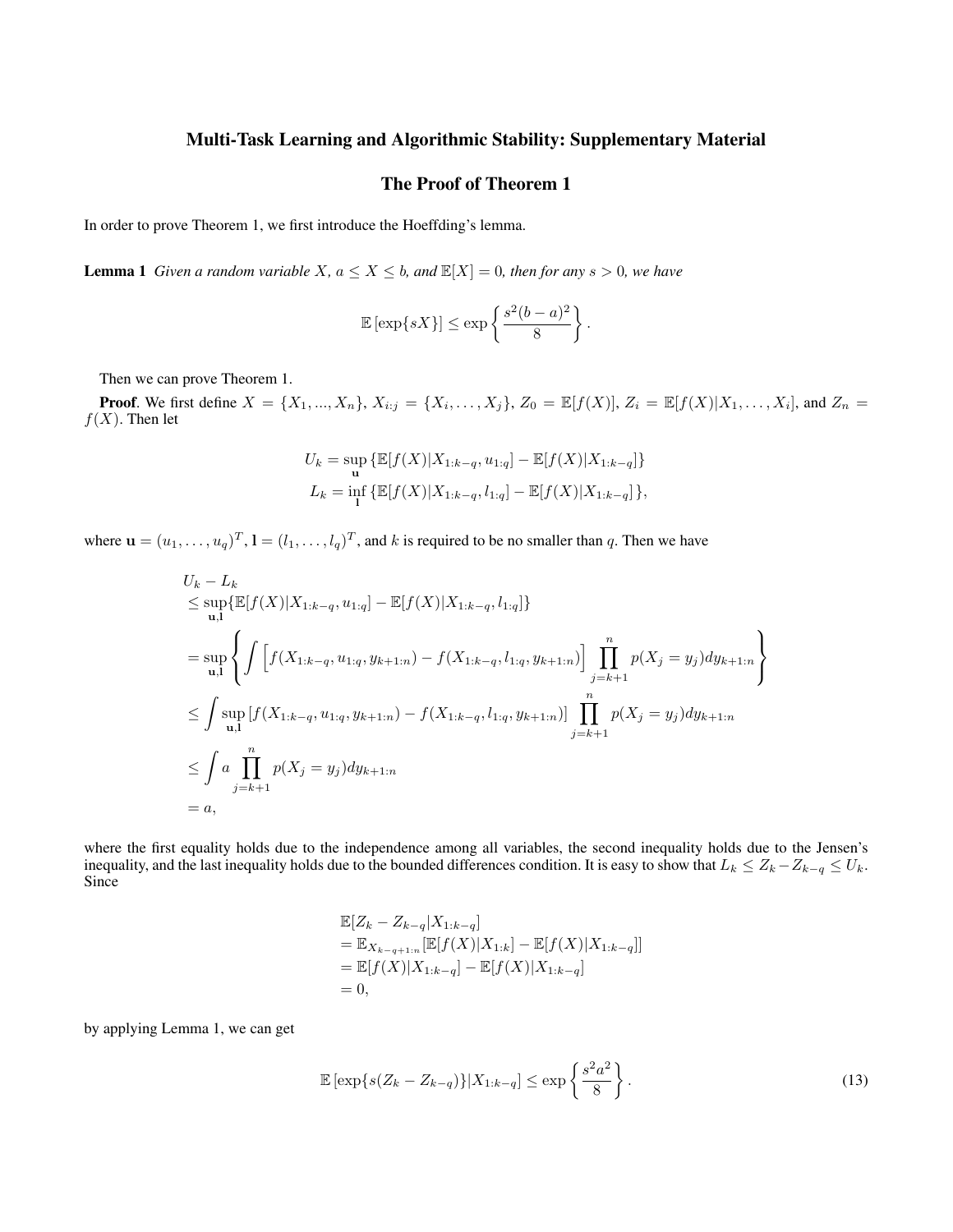By using Markov's inequality, we can bound  $p(f(X) - \mathbb{E}[f(X)] \ge \varepsilon)$  as

$$
p(f(X) - \mathbb{E}[f(X)] \geq \varepsilon)
$$
  
\n
$$
\leq \exp\{-s\varepsilon\} \mathbb{E}[\exp\{s(f(X) - \mathbb{E}[f(X)])\}]
$$
  
\n
$$
= \exp\{-s\varepsilon\} \mathbb{E}[\exp\{s(Z_n - Z_0)\}]
$$
  
\n
$$
= \exp\{-s\varepsilon\} \mathbb{E}\left[\exp\left\{s\sum_{i=1}^{n/q} (Z_{iq} - Z_{(i-1)q})\right\}\right]
$$
  
\n
$$
= \exp\{-s\varepsilon\} \mathbb{E}\left[\exp\left\{s\sum_{i=1}^{n/q-1} (Z_{iq} - Z_{(i-1)q})\right\} \mathbb{E}\left[\exp\{Z_n - Z_{n-q}\}|X_{1:n-q}\right]\right]
$$
  
\n
$$
\leq \exp\{-s\varepsilon\} \mathbb{E}\left[\exp\left\{s\sum_{i=1}^{n/q-1} (Z_{iq} - Z_{(i-1)q})\right\} \exp\left\{\frac{s^2a^2}{8}\right\}\right]
$$
  
\n
$$
\leq \dots
$$
  
\n
$$
\leq \exp\{-s\varepsilon\} \exp\left\{\frac{ns^2a^2}{8q}\right\}
$$
  
\n
$$
= \exp\left\{-s\varepsilon + \frac{na^2}{8q}s^2\right\},
$$

where the third equality follows due to one property of expectation that  $\mathbb{E}[f(X)g(Y)]=\mathbb{E}_{X}[f(X)\mathbb{E}_{Y}[g(Y)|X]]$  and the second inequality holds due to the bound shown in Eq. (13). In order to obtain a tight bound, we minimize the last equation with respect to s and get a critical point at  $s = \frac{4q\varepsilon}{na^2}$ . Substituting, we can get

$$
\exp\left\{-s\varepsilon + \frac{na^2}{8q}s^2\right\} = \exp\left\{-\frac{2q\varepsilon^2}{na^2}\right\},\,
$$

which completes the proof.  $\Box$ 

## The Proof of Theorem 2

Proof. By removing one training data point for each task, we can bound the difference on the generalization error as

$$
|R(\mathcal{A}, \mathcal{S}) - R(\mathcal{A}, \mathcal{S}^{\setminus \mathcal{I}})|
$$
  
\n
$$
\leq \mathbb{E}_{\{\mathbf{z}_i\}} \left[ \left| \sum_i (l(\mathcal{A}_{S}, \mathbf{z}_i) - l(\mathcal{A}_{S^{\setminus \mathcal{I}}}, \mathbf{z}_i)) \right| \right]
$$
  
\n
$$
\leq \tau,
$$

where the first inequality holds due to the Jensen's inequality and the second one follows because of the definition of the multi-task uniform stability. Then based on the above inequality, we have

$$
|R(\mathcal{A}, \mathcal{S}) - R(\mathcal{A}, \mathcal{S}^{\mathcal{I}})|
$$
  
\n
$$
\leq |R(\mathcal{A}, \mathcal{S}) - R(\mathcal{A}, \mathcal{S}^{\setminus \mathcal{I}})| + |R(\mathcal{A}, \mathcal{S}^{\mathcal{I}}) - R(\mathcal{A}, \mathcal{S}^{\setminus \mathcal{I}})|
$$
  
\n
$$
\leq 2\tau.
$$
 (14)

Moreover, we have

$$
|R_{emp}(\mathcal{A}, \mathcal{S}) - R_{emp}(\mathcal{A}, \mathcal{S}^{\mathcal{I}})|
$$
  
\n
$$
\leq \frac{1}{n_0} \sum_{j \neq \mathcal{I}_0} \left| \sum_{i=1}^m \left( l(\mathcal{A}_{S}, \mathbf{z}_j^i) - l(\mathcal{A}_{S^{\mathcal{I}}}, \mathbf{z}_j^i) \right) \right| + \frac{1}{n_0} \sum_{i=1}^m |l(\mathcal{A}_{S}, \mathbf{z}_{\mathcal{I}_0}^i) - l(\mathcal{A}_{S^{\mathcal{I}}}, \hat{\mathbf{z}}_{\mathcal{I}_0}^i)|
$$
  
\n
$$
\leq \frac{1}{n_0} \sum_{j \neq \mathcal{I}_0} \left| \sum_{i=1}^m \left( l(\mathcal{A}_{S}, \mathbf{z}_j^i) - l(\mathcal{A}_{S \setminus \mathcal{I}}, \mathbf{z}_j^i) \right) \right| + \frac{1}{n_0} \sum_{j \neq \mathcal{I}_0} \left| \sum_{i=1}^m \left( l(\mathcal{A}_{S^{\mathcal{I}}}, \mathbf{z}_j^i) - l(\mathcal{A}_{S \setminus \mathcal{I}}, \mathbf{z}_j^i) \right) \right|
$$
  
\n
$$
+ \frac{1}{n_0} \sum_{i=1}^m |l(\mathcal{A}_{S}, \mathbf{z}_{\mathcal{I}_0}^i) - l(\mathcal{A}_{S^{\mathcal{I}}}, \hat{\mathbf{z}}_{\mathcal{I}_0}^i)|
$$
  
\n
$$
\leq 2\tau + \frac{mM}{n_0}, \qquad (15)
$$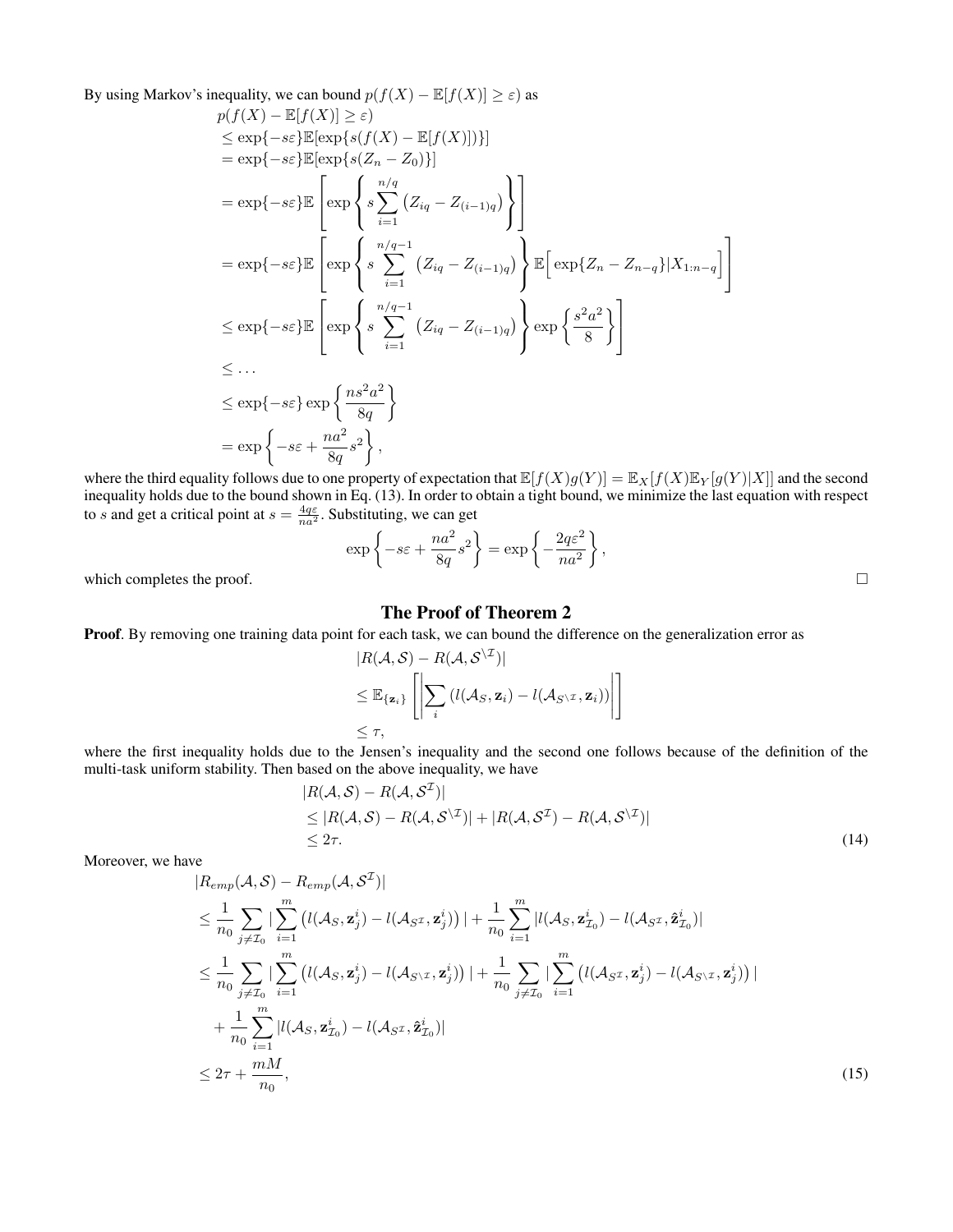where without loss of generality we assume different elements in  $\mathcal I$  are identical (i.e.,  $\mathcal I_i = \mathcal I_0$  for  $i = 1, \ldots, m$ ) due to the symmetry of the algorithm A, making the derivation simple and clear. Combining the bounds in Eqs. (14) and (15), for any  $\mathcal I$ we have

$$
|(R(\mathcal{A}, \mathcal{S}) - R_{emp}(\mathcal{A}, \mathcal{S})) - (R(\mathcal{A}, \mathcal{S}^{\mathcal{I}}) - R_{emp}(\mathcal{A}, \mathcal{S}^{\mathcal{I}}))|
$$
  
\n
$$
\leq |R(\mathcal{A}, \mathcal{S}) - R(\mathcal{A}, \mathcal{S}^{\mathcal{I}})| + |R_{emp}(\mathcal{A}, \mathcal{S}) - R_{emp}(\mathcal{A}, \mathcal{S}^{\mathcal{I}})|
$$
  
\n
$$
\leq 4\tau + \frac{mM}{n_0}.
$$

Thus the random variable  $R(A, S) - R_{emp}(A, S)$  satisfies the conditions of the generalized McDiarmid's inequality presented in Theorem 1 with  $a = 4\tau + \frac{mM}{n_0}$  and hence we have

$$
p(R(\mathcal{A}, \mathcal{S}) - R_{emp}(\mathcal{A}, \mathcal{S}) - \mathbb{E}_{\mathcal{S}}[R(\mathcal{A}, \mathcal{S}) - R_{emp}(\mathcal{A}, \mathcal{S})] \ge \varepsilon) \le \exp\left\{-\frac{2\varepsilon^2}{n_0(4\tau + \frac{mM}{n_0})^2}\right\}
$$

$$
= \exp\left\{-\frac{2n_0\varepsilon^2}{(4n_0\tau + mM)^2}\right\}
$$

or equivalently

$$
p\left(R(\mathcal{A}, \mathcal{S}) - R_{emp}(\mathcal{A}, \mathcal{S}) \le \mathbb{E}_{S}[R(\mathcal{A}, \mathcal{S}) - R_{emp}(\mathcal{A}, \mathcal{S})] + \varepsilon\right)
$$
  
\n
$$
\ge 1 - \exp\left\{-\frac{2n_0\varepsilon^2}{(4n_0\tau + mM)^2}\right\}.
$$
 (16)

Then we need to bound  $\mathbb{E}_{S}[R(\mathcal{A}, \mathcal{S}) - R_{emp}(\mathcal{A}, \mathcal{S})]$ . Note that

$$
\mathbb{E}_{S}[R_{emp}(\mathcal{A}, \mathcal{S})] = \sum_{i=1}^{m} \frac{1}{n_0} \sum_{j=1}^{n_0} \mathbb{E}_{S}[l(\mathcal{A}_{S}, \mathbf{z}_{j}^{i})]
$$
  
\n
$$
= \sum_{i=1}^{m} \frac{1}{n_0} \sum_{j=1}^{n_0} \mathbb{E}_{S, \hat{\mathbf{z}}_{j}^{i}}[l(\mathcal{A}_{S}, \mathbf{z}_{j}^{i})]
$$
  
\n
$$
= \sum_{i=1}^{m} \frac{1}{n_0} \sum_{j=1}^{n_0} \mathbb{E}_{S, \hat{\mathbf{z}}_{j}^{i}}[l(\mathcal{A}_{S^{T}}, \hat{\mathbf{z}}_{j}^{i})]
$$
  
\n
$$
= \sum_{i=1}^{m} \mathbb{E}_{S, \hat{\mathbf{z}}_{i} \sim \mathcal{D}_{i}}[l(\mathcal{A}_{S^{T}}, \hat{\mathbf{z}}_{i})],
$$

where the last second equality holds by renaming  $z_j^i$  as  $\hat{z}_j^i$  and the last one follows by renaming  $\hat{z}_j^i$  as  $\hat{z}_i$ . Then we can bound  $\mathbb{E}_{S}[R(\mathcal{A}, \mathcal{S}) - R_{emp}(\mathcal{A}, \mathcal{S})]$  as  $(A, \mathcal{O})$ 

$$
\mathbb{E}_{S}[R(\mathcal{A}, S) - R_{emp}(\mathcal{A}, S)]
$$
\n
$$
= \mathbb{E}_{S, {\{\hat{\mathbf{z}}}_{i}\}} \left[ \sum_{i=1}^{m} \left( l(\mathcal{A}_{S}, \hat{\mathbf{z}}_{i}) - l(\mathcal{A}_{S^{\mathcal{I}}}, \hat{\mathbf{z}}_{i}) \right) \right]
$$
\n
$$
\leq \mathbb{E}_{S, {\{\hat{\mathbf{z}}}_{i}\}} \left[ \left| \sum_{i=1}^{m} \left( l(\mathcal{A}_{S}, \hat{\mathbf{z}}_{i}) - l(\mathcal{A}_{S^{\mathcal{I}}}, \hat{\mathbf{z}}_{i}) \right) \right| \right]
$$
\n
$$
\leq \mathbb{E}_{S, {\{\hat{\mathbf{z}}}_{i}\}} \left[ \left| \sum_{i=1}^{m} \left( l(\mathcal{A}_{S}, \hat{\mathbf{z}}_{i}) - l(\mathcal{A}_{S^{\backslash \mathcal{I}}}, \hat{\mathbf{z}}_{i}) \right) \right| \right] + \mathbb{E}_{S, {\{\hat{\mathbf{z}}}_{i}\}} \left[ \left| \sum_{i=1}^{m} \left( l(\mathcal{A}_{S^{\mathcal{I}}}, \hat{\mathbf{z}}_{i}) - l(\mathcal{A}_{S^{\backslash \mathcal{I}}}, \hat{\mathbf{z}}_{i}) \right) \right| \right]
$$
\n
$$
\leq 2\tau,
$$

where  $\hat{\mathbf{z}}_i \sim \mathcal{D}_i$  for  $i = 1, \ldots, m$  and the last inequality holds due to the definition of the multi-task uniform stability. Due to the above inequality, we have

$$
p(R(A, S) - R_{emp}(A, S) \le 2\tau + \varepsilon)
$$
  
\n
$$
\ge p(R(A, S) - R_{emp}(A, S) \le \mathbb{E}_{S}[R(A, S) - R_{emp}(A, S)] + \varepsilon)
$$
  
\n
$$
\ge 1 - \exp\left\{-\frac{2n_0\varepsilon^2}{(4n_0\tau + mM)^2}\right\},
$$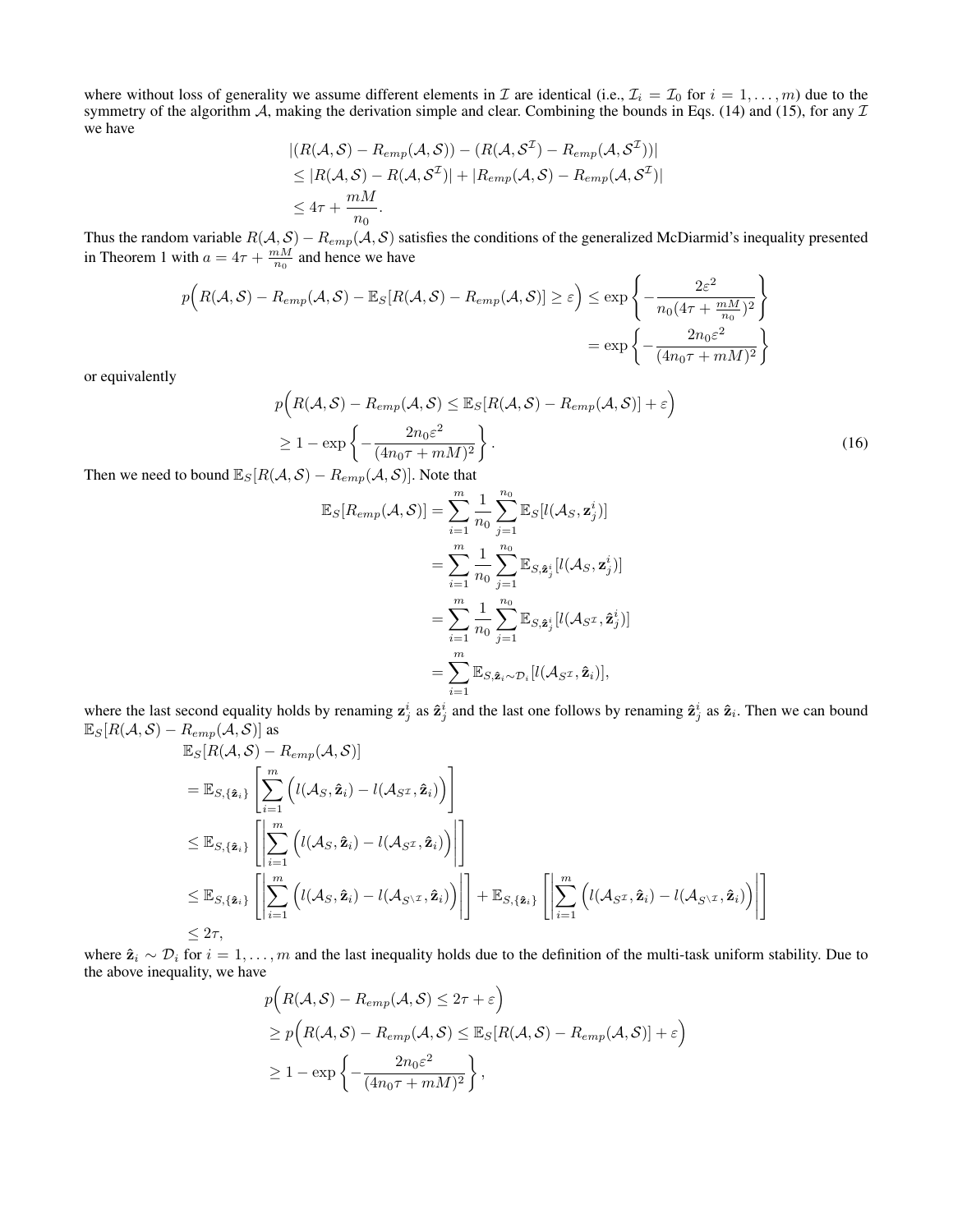where the second inequality holds due to Eq. (16). Then by setting  $\exp \left\{-\frac{2n_0 \varepsilon^2}{(4n_0 \varepsilon + m)}\right\}$  $\left(\frac{2n_0\varepsilon^2}{(4n_0\tau+mM)^2}\right\}$  to  $\delta$ , we can reach the conclusion.  $\square$ 

## The Proof of Eq. (6)

**Proof.** We denote an event  $R_i^{ST} \leq R_{emp,i}^{ST} + 2\tau_i + (4n_0\tau_i + M)\sqrt{\frac{\ln(1/\rho)}{2n_0}}$  $\frac{(1/\rho)}{2n_0}$  by  $\mathcal{A}_i$ . Then we have  $p(\mathcal{A}_i) \geq 1 - \rho$ . Since  $\mathcal{A}_i$ 's are independent, we have  $p(\bigcap_i \mathcal{A}_i) = \prod_{i=1}^m p(\mathcal{A}_i) = (1 - \rho)^m$ . Since it is well-known that  $(1 - \rho)^m \ge 1 - m\rho$  and  $(1 - \rho)^m \approx 1 - m\rho$  when  $\rho$  is very small, we have  $p(\bigcap_i A_i) \ge 1 - m\rho$ . Since  $\bigcap_i A_i$  implies  $R^{ST} \le R_{emp}^{ST} + 2\sum_{i=1}^m \tau_i$  +  $(4n_0 \sum_{i=1}^m \tau_i + mM) \sqrt{\frac{\ln(1/\rho)}{2n_0}}$  $\frac{(1/\rho)}{2n_0}$ , then we have

$$
p\left(R^{ST} \le R_{emp}^{ST} + 2\sum_{i=1}^{m} \tau_i + (4n_0 \sum_{i=1}^{m} \tau_i + mM)\sqrt{\frac{\ln(1/\rho)}{2n_0}}\right) \ge p(\bigcap_i \mathcal{A}_i) \ge 1 - m\rho.
$$

In order to compare with the multi-task bound in Eq. (3) which holds with probability at least  $1 - \delta$ , we define  $\delta = m\rho$  and then reach the conclusion.  $\Box$ 

#### The Proof of Theorem 3

**Proof.** We first define the Bregman divergence associated to a function  $G$  of  $g$  to  $g'$  by

$$
d_G(g,g') = G(g) - G(g') - \langle g - g', \nabla G(g') \rangle,
$$

where  $\bigtriangledown G(g')$  denotes the gradient of  $G(\cdot)$ . It is easy to show that  $d_G(g, g')$  is nonnegative when  $G(\cdot)$  is convex. We define

$$
R_r(\mathbf{W}) = \sum_{i=1}^m \frac{1}{n_i} \sum_{j=1}^{n_i} c(\mathbf{w}_i^T \mathbf{x}_j^i, y_j^i) + \text{tr}(\mathbf{W}\Omega^{-1}\mathbf{W}^T)
$$
  
\n
$$
R_r^{\setminus \mathcal{I}}(\mathbf{W}) = \sum_{i=1}^m \frac{1}{n_i} \sum_{j \neq \mathcal{I}_i} c(\mathbf{w}_i^T \mathbf{x}_j^i, y_j^i) + \text{tr}(\mathbf{W}\Omega^{-1}\mathbf{W}^T)
$$
  
\n
$$
R_{emp}(\mathbf{W}) = \sum_{i=1}^m \frac{1}{n_i} \sum_{j=1}^{n_i} c(\mathbf{w}_i^T \mathbf{x}_j^i, y_j^i)
$$
  
\n
$$
R_{emp}^{\setminus \mathcal{I}}(\mathbf{W}) = \sum_{i=1}^m \frac{1}{n_i} \sum_{j \neq \mathcal{I}_i} c(\mathbf{w}_i^T \mathbf{x}_j^i, y_j^i).
$$

Let W and  $W^{\setminus \mathcal{I}}$  denote the minimizors of  $R_r(W)$  and  $R_r^{\setminus \mathcal{I}}(W)$  respectively. Then we have

$$
d_{R_r}(\mathbf{W}^{\setminus \mathcal{I}}, \mathbf{W}) + d_{R_r^{\setminus \mathcal{I}}}(\mathbf{W}, \mathbf{W}^{\setminus \mathcal{I}})
$$
  
=  $R_r(\mathbf{W}^{\setminus \mathcal{I}}) - R_r(\mathbf{W}) + R_r^{\setminus \mathcal{I}}(\mathbf{W}) - R_r^{\setminus \mathcal{I}}(\mathbf{W}^{\setminus \mathcal{I}})$   
=  $\sum_{i=1}^m \frac{1}{n_i} \left( c\left( (\mathbf{w}_i^{\setminus \mathcal{I}})^T \mathbf{x}_{\mathcal{I}_i}^i, y_{\mathcal{I}_i}^i \right) - c\left( \mathbf{w}_i^T \mathbf{x}_{\mathcal{I}_i}^i, y_{\mathcal{I}_i}^i \right) \right),$ 

where  $\mathbf{w}_i^{\setminus \mathcal{I}}$  $\lambda_i^{\perp}$  is the *i*th column of  $W^{\setminus \mathcal{I}}$  and the first equality holds since W and  $W^{\setminus \mathcal{I}}$  are the minimizors of  $R_r(W)$  and  $R_r^{\setminus \mathcal{I}}(\mathbf{W})$  respectively, implying that the gradients are zero. Due to the nonnegativity of the Bregman divergence, we have  $d_{R_{emp}}(\mathbf{W}^{T}, \mathbf{W}) + d_{R_{emp}^{\setminus \mathcal{I}}}(\mathbf{W}, \mathbf{W}^{T}) \ge 0$ . By denoting the regularizor (i.e. tr $(\mathbf{W}\Omega^{-1}\mathbf{W}^{T})$ ) in problem (8) by a function  $N(\mathbf{W})$  and using one fact that  $d_{A+B}(g,g') = d_A(g,g') + d_B(g,g')$  for any functions A and B, we can get

$$
d_N(\mathbf{W}^{\setminus \mathcal{I}}, \mathbf{W}) + d_N(\mathbf{W}, \mathbf{W}^{\setminus \mathcal{I}}) \leq \sum_{i=1}^m \frac{1}{n_i} \left( c\left( (\mathbf{w}_i^{\setminus \mathcal{I}})^T \mathbf{x}_{\mathcal{I}_i}^i, y_{\mathcal{I}_i}^i \right) - c\left( \mathbf{w}_i^T \mathbf{x}_{\mathcal{I}_i}^i, y_{\mathcal{I}_i}^i \right) \right).
$$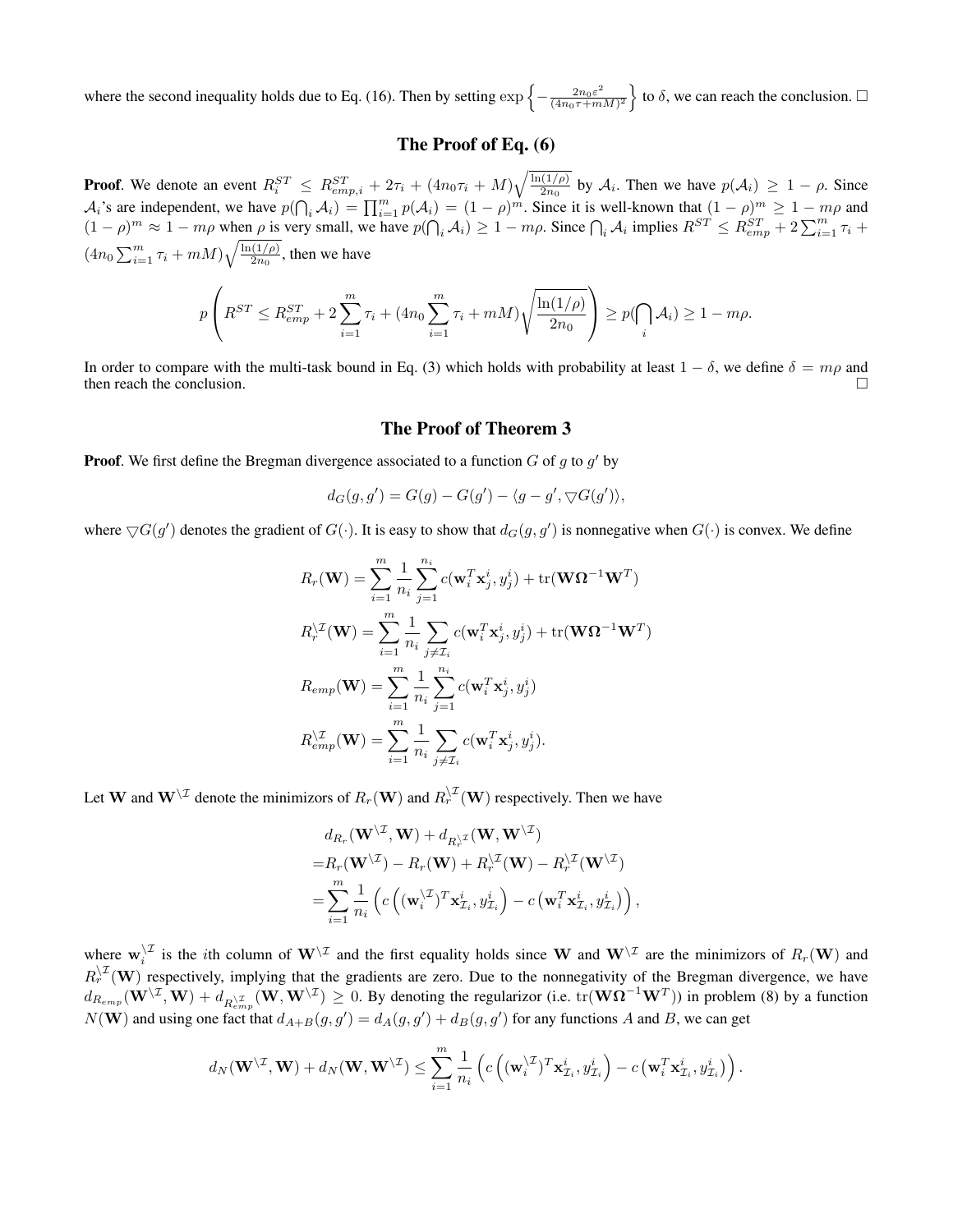After some calculation, we can get  $d_N(\mathbf{W}^{\setminus \mathcal{I}}, \mathbf{W}) = d_N(\mathbf{W}, \mathbf{W}^{\setminus \mathcal{I}}) = \text{tr}((\mathbf{W} - \mathbf{W}^{\setminus \mathcal{I}})\mathbf{\Omega}^{-1}(\mathbf{W} - \mathbf{W}^{\setminus \mathcal{I}})^T)$ . Then we can simplify the above inequality as

$$
2\text{tr}\left((\mathbf{W} - \mathbf{W}^{\setminus\mathcal{I}})\mathbf{\Omega}^{-1}(\mathbf{W} - \mathbf{W}^{\setminus\mathcal{I}})^{T}\right)
$$
\n
$$
\leq \sum_{i=1}^{m} \frac{1}{n_{i}} \left(c\left((\mathbf{w}_{i}^{\setminus\mathcal{I}})^{T}\mathbf{x}_{\mathcal{I}_{i}}^{i}, y_{\mathcal{I}_{i}}^{i}\right) - c\left(\mathbf{w}_{i}^{T}\mathbf{x}_{\mathcal{I}_{i}}^{i}, y_{\mathcal{I}_{i}}^{i}\right)\right)
$$
\n
$$
\leq \sum_{i=1}^{m} \frac{\sigma}{n_{i}} |(\mathbf{w}_{i}^{\setminus\mathcal{I}})^{T}\mathbf{x}_{\mathcal{I}_{i}}^{i} - \mathbf{w}_{i}^{T}\mathbf{x}_{\mathcal{I}_{i}}^{i}| \left(\sigma\text{-admissible loss function}\right)
$$
\n
$$
\leq \sum_{i=1}^{m} \frac{\sigma}{n_{i}} ||\mathbf{w}_{i}^{\setminus\mathcal{I}} - \mathbf{w}_{i}||_{2} ||\mathbf{x}_{\mathcal{I}_{i}}^{i}||_{2} \text{ (Cauchy-Schwarz Inequality)}
$$
\n
$$
\leq \frac{\kappa\sigma}{\min_{i} n_{i}} \sum_{i=1}^{m} ||\mathbf{w}_{i}^{\setminus\mathcal{I}} - \mathbf{w}_{i}||_{2} \text{ (definition of } \kappa)
$$
\n
$$
\leq \frac{\kappa\sigma\sqrt{m}}{\min_{i} n_{i}} ||\mathbf{W}^{\setminus\mathcal{I}} - \mathbf{W}||_{F} \text{ (Cauchy-Schwarz Inequality)}, \tag{17}
$$

where  $\|\cdot\|_2$  denotes the  $\ell_2$  norm of a vector and  $\|\cdot\|_F$  denotes the Frobenius norm of a matrix. Since  $\lambda_1(\Omega)$  is the largest eigenvalue of  $\Omega$ , we can get  $\lambda_1(\Omega)I_m \succeq \Omega$  and  $\Omega^{-1} \succeq \frac{1}{\lambda_1(\Omega)}I_m$  where  $A \succeq B$  means  $A - B$  is a positive semidefinite matrix and  $I_m$  denotes an  $m \times m$  identity matrix. Hence we have  $\text{tr} \left( (\mathbf{W} - \mathbf{W}^{\setminus \mathcal{I}}) \mathbf{\Omega}^{-1} (\mathbf{W} - \mathbf{W}^{\setminus \mathcal{I}})^T \right) \geq$  $\frac{1}{\lambda_1(\Omega)}$ tr  $((\mathbf{W}-\mathbf{W}^{\setminus\mathcal{I}})(\mathbf{W}-\mathbf{W}^{\setminus\mathcal{I}})^T) = \frac{1}{\lambda_1(\Omega)} ||\mathbf{W}-\mathbf{W}^{\setminus\mathcal{I}}||_F^2$ . By plugging this inequality into the Eq. (17), we can get

$$
\|\mathbf{W} - \mathbf{W}^{\setminus \mathcal{I}}\|_F \leq \frac{\lambda_1(\mathbf{\Omega})\kappa \sigma \sqrt{m}}{2 \min_i n_i}.
$$

Similar to the derivation in Eq. (17), we can easily get

$$
\left|\sum_{i=1}^m \left(l(\mathcal{A}_S, \mathbf{z}_i) - l(\mathcal{A}_{S \setminus \mathcal{I}}, \mathbf{z}_i)\right)\right| \leq \kappa \sigma \sqrt{m} \|\mathbf{W}^{\setminus \mathcal{I}} - \mathbf{W}\|_F \leq \frac{\lambda_1(\mathbf{\Omega}) \kappa^2 \sigma^2 m}{2 \min_i n_i},
$$

which holds for any  $\mathbf{z}_i \sim \mathcal{D}_i$   $(i = 1, \ldots, m)$ . By setting  $n_i$  to be  $n_0$  for  $i = 1, \ldots, m$ , we can complete the proof.

## The Proof of Theorem 4

**Proof.** Since  $W^*$  is the optimal solution of problem (8), we have

$$
\operatorname{tr}(\mathbf{W}^{\star}\boldsymbol{\Omega}^{-1}(\mathbf{W}^{\star})^{T}) \leq \frac{1}{n_{0}} \sum_{i=1}^{m} \sum_{j=1}^{n_{0}} c((\mathbf{w}_{i}^{\star})^{T}\mathbf{x}_{j}^{i}, y_{j}^{i}) + \operatorname{tr}(\mathbf{W}^{\star}\boldsymbol{\Omega}^{-1}(\mathbf{W}^{\star})^{T})
$$
  

$$
\leq \frac{1}{n_{0}} \sum_{i=1}^{m} \sum_{j=1}^{n_{0}} c(0, y_{j}^{i})
$$
  

$$
\leq m\eta,
$$

where the last inequality holds due to the first property of the cost function  $c(\cdot,\cdot)$ . Since  $tr(\mathbf{W}^{\star}\Omega^{-1}(\mathbf{W}^{\star})^T) \leq$  $\frac{1}{\lambda_1(\Omega)}\text{tr}(\mathbf{W}^{\star}(\mathbf{W}^{\star})^T) = \frac{1}{\lambda_1(\Omega)}\|\mathbf{W}^{\star}\|_F^2$ , we can get  $\|\mathbf{W}^{\star}\|_F \leq \sqrt{\lambda_1(\Omega)m\eta}$ , which implies  $\|\mathbf{w}_i^{\star}\|_2 \leq \sqrt{\lambda_1(\Omega)m\eta}$  for  $i = 1, \dots, m$ . Then we can bound  $c((\mathbf{w}_i^{\star})^T \mathbf{x}, y)$  as

$$
c((\mathbf{w}_i^*)^T \mathbf{x}, y) \leq |c((\mathbf{w}_i^*)^T \mathbf{x}, y) - c(0, y)| + c(0, y)
$$
  
\n
$$
\leq \sigma |(\mathbf{w}_i^*)^T \mathbf{x}| + \eta
$$
  
\n
$$
\leq \sigma ||\mathbf{w}_i^*||_2 ||\mathbf{x}||_2 + \eta
$$
  
\n
$$
\leq \sigma \kappa \sqrt{\lambda_1(\Omega) m \eta} + \eta,
$$

where the first inequality holds due to one fact that  $|a+b| \leq |a|+|b|$  for any scalars a and b, and the second inequality holds due to the properties of the cost function, the third inequality holds due to the Cauchy-Schwarz inequality, and the last inequality holds due to the boundedness of  $\|\mathbf{w}_i^*\|_2$  and  $\|\mathbf{x}\|_2$ . Finally we reach the conclusion.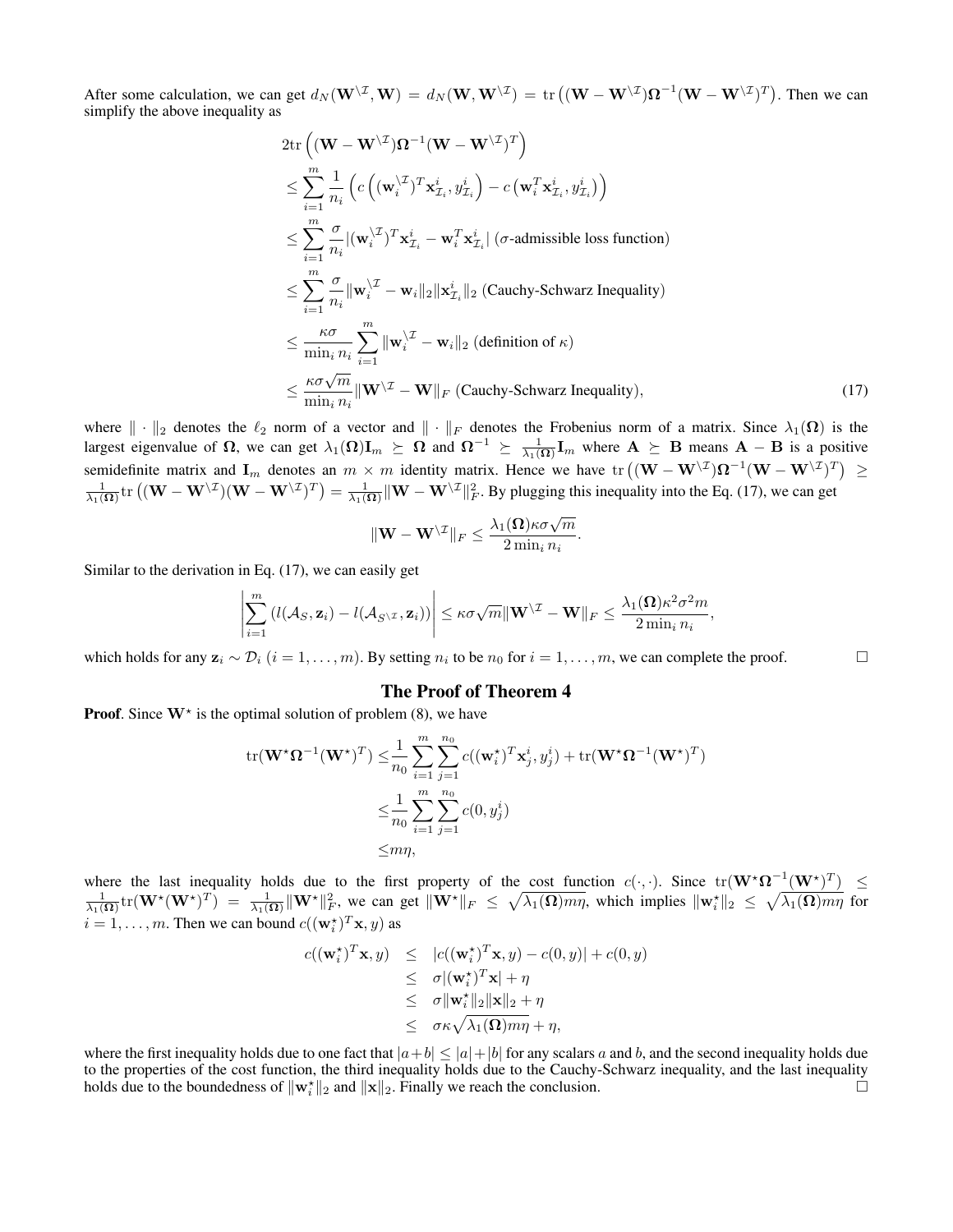## The Proof of Theorem 5

For a general regularized multi-task algorithm defined in Eq. (7), we define

$$
R_r(\mathbf{W}) = \frac{1}{n_0} \sum_{i=1}^{m} \sum_{j=1}^{n_0} c(\mathbf{w}_i^T \mathbf{x}_j^i, y_j^i) + g(\mathbf{W})
$$
\n(18)

$$
R_r^{\setminus \mathcal{I}}(\mathbf{W}) = \frac{1}{n_0} \sum_{i=1}^m \sum_{j \neq \mathcal{I}_i} c(\mathbf{w}_i^T \mathbf{x}_j^i, y_j^i) + g(\mathbf{W})
$$
  
\n
$$
R_{emp}(\mathbf{W}) = \frac{1}{n_0} \sum_{i=1}^m \sum_{j=1}^{n_0} c(\mathbf{w}_i^T \mathbf{x}_j^i, y_j^i)
$$
  
\n
$$
R_{emp}^{\setminus \mathcal{I}}(\mathbf{W}) = \frac{1}{n_0} \sum_{i=1}^m \sum_{j \neq \mathcal{I}_i} c(\mathbf{w}_i^T \mathbf{x}_j^i, y_j^i).
$$
\n(19)

Then we have the following result.

**Lemma 2** *For any*  $t \in [0, 1]$ *, we have* 

$$
g(\mathbf{W}_\star) - g(\mathbf{W}_\star + t\Delta\mathbf{W}_\star) + g(\mathbf{W}_\star^{\backslash \mathcal{I}}) - g(\mathbf{W}_\star^{\backslash \mathcal{I}} - t\Delta\mathbf{W}_\star) \leq \frac{t\sigma\kappa\sqrt{m}}{n_0} \left\| \mathbf{W}_\star - \mathbf{W}_\star^{\backslash \mathcal{I}} \right\|_F,
$$

where  $\bf{W}_\star$  is a minimizer of  $R_r(\cdot)$ ,  $\bf{W}_\star^{ \backslash \mathcal{I}}$  is a minimizer of  $R_r^{ \backslash \mathcal{I}}(\cdot)$ , and  $\Delta \bf{W}_\star = \bf{W}_\star^{ \backslash \mathcal{I}} - \bf{W}_\star$ . **Proof.** Since the cost function  $c(\cdot, \cdot)$  is convex,  $R_{emp}^{\setminus \mathcal{I}}(\cdot)$  is also convex, implying that

$$
R_{emp}^{\setminus \mathcal{I}}(\mathbf{W}_\star + t\Delta \mathbf{W}_\star) - R_{emp}^{\setminus \mathcal{I}}(\mathbf{W}_\star) \leq t(R_{emp}^{\setminus \mathcal{I}}(\mathbf{W}_\star^{\setminus \mathcal{I}}) - R_{emp}^{\setminus \mathcal{I}}(\mathbf{W}_\star)),
$$

which holds for any  $t \in [0, 1]$ . Similarly we have

$$
R_{emp}^{\setminus \mathcal{I}}(\mathbf{W}_{\star}^{\setminus \mathcal{I}} - t\Delta \mathbf{W}_{\star}) - R_{emp}^{\setminus \mathcal{I}}(\mathbf{W}_{\star}^{\setminus \mathcal{I}}) \leq t(R_{emp}^{\setminus \mathcal{I}}(\mathbf{W}_{\star}) - R_{emp}^{\setminus \mathcal{I}}(\mathbf{W}_{\star}^{\setminus \mathcal{I}})).
$$

Summing the two preceding inequalities yields

$$
R_{emp}^{\setminus \mathcal{I}}(\mathbf{W}_{\star} + t\Delta \mathbf{W}_{\star}) - R_{emp}^{\setminus \mathcal{I}}(\mathbf{W}_{\star}) + R_{emp}^{\setminus \mathcal{I}}(\mathbf{W}_{\star}^{\setminus \mathcal{I}} - t\Delta \mathbf{W}_{\star}) - R_{emp}^{\setminus \mathcal{I}}(\mathbf{W}_{\star}^{\setminus \mathcal{I}}) \leq 0. \tag{20}
$$

According to the definitions of  $\mathbf{W}_{\star}$  and  $\mathbf{W}_{\star}^{\setminus \mathcal{I}}$ , we have

$$
R_r(\mathbf{W}_\star) - R_r(\mathbf{W}_\star + t\Delta \mathbf{W}_\star) \le 0
$$
  

$$
R_r^{\setminus \mathcal{I}}(\mathbf{W}_\star^{\setminus \mathcal{I}}) - R_r^{\setminus \mathcal{I}}(\mathbf{W}_\star^{\setminus \mathcal{I}} - t\Delta \mathbf{W}_\star) \le 0.
$$

Summing the two preceding inequalities and Eq. (20), we can get

$$
g(\mathbf{W}_{\star}) - g(\mathbf{W}_{\star} + t\Delta \mathbf{W}_{\star}) + g(\mathbf{W}_{\star}^{\setminus \mathcal{I}}) - g(\mathbf{W}_{\star}^{\setminus \mathcal{I}} - t\Delta \mathbf{W}_{\star})
$$
  

$$
\leq \frac{1}{n_0} \sum_{i=1}^{m} (c((\tilde{\mathbf{w}}_{i}^{\star})^T \mathbf{x}_{\mathcal{I}_i}^{i}, y_{\mathcal{I}_i}^{i}) - c((\mathbf{w}_{i}^{\star})^T \mathbf{x}_{\mathcal{I}_i}^{i}, y_{\mathcal{I}_i}^{i})),
$$

where  $\tilde{\mathbf{w}}_i^*$  is the *i*th column of  $\mathbf{W}_\star + t\Delta \mathbf{W}_\star$  and  $\mathbf{w}_i^*$  is the *i*th column of  $\mathbf{W}_\star$ . Since  $c(\cdot, \cdot)$  is  $\sigma$ -admissible, we have

$$
\begin{split} g(\mathbf{W}_\star) - g(\mathbf{W}_\star + t\Delta\mathbf{W}_\star) + g(\mathbf{W}_\star^{\backslash \mathcal{I}}) - g(\mathbf{W}_\star^{\backslash \mathcal{I}} - t\Delta\mathbf{W}_\star) &\leq \frac{t\sigma}{n_0} \sum_{i=1}^m \left| (\mathbf{w}_i^\star - \mathbf{w}_i^{\backslash \mathcal{I},\star})^T \mathbf{x}_{\mathcal{I}_i}^i \right| \\ &\leq \frac{t\sigma\kappa}{n_0} \sum_{i=1}^m \left\| \mathbf{w}_i^\star - \mathbf{w}_i^{\backslash \mathcal{I},\star} \right\|_2 \\ &\leq \frac{t\sigma\kappa\sqrt{m}}{n_0} \left\| \mathbf{W}_\star - \mathbf{W}_\star^{\backslash \mathcal{I}} \right\|_F, \end{split}
$$

in which we reach the conclusion.

Then based on Lemma 2, in the following we can prove Theorem 5.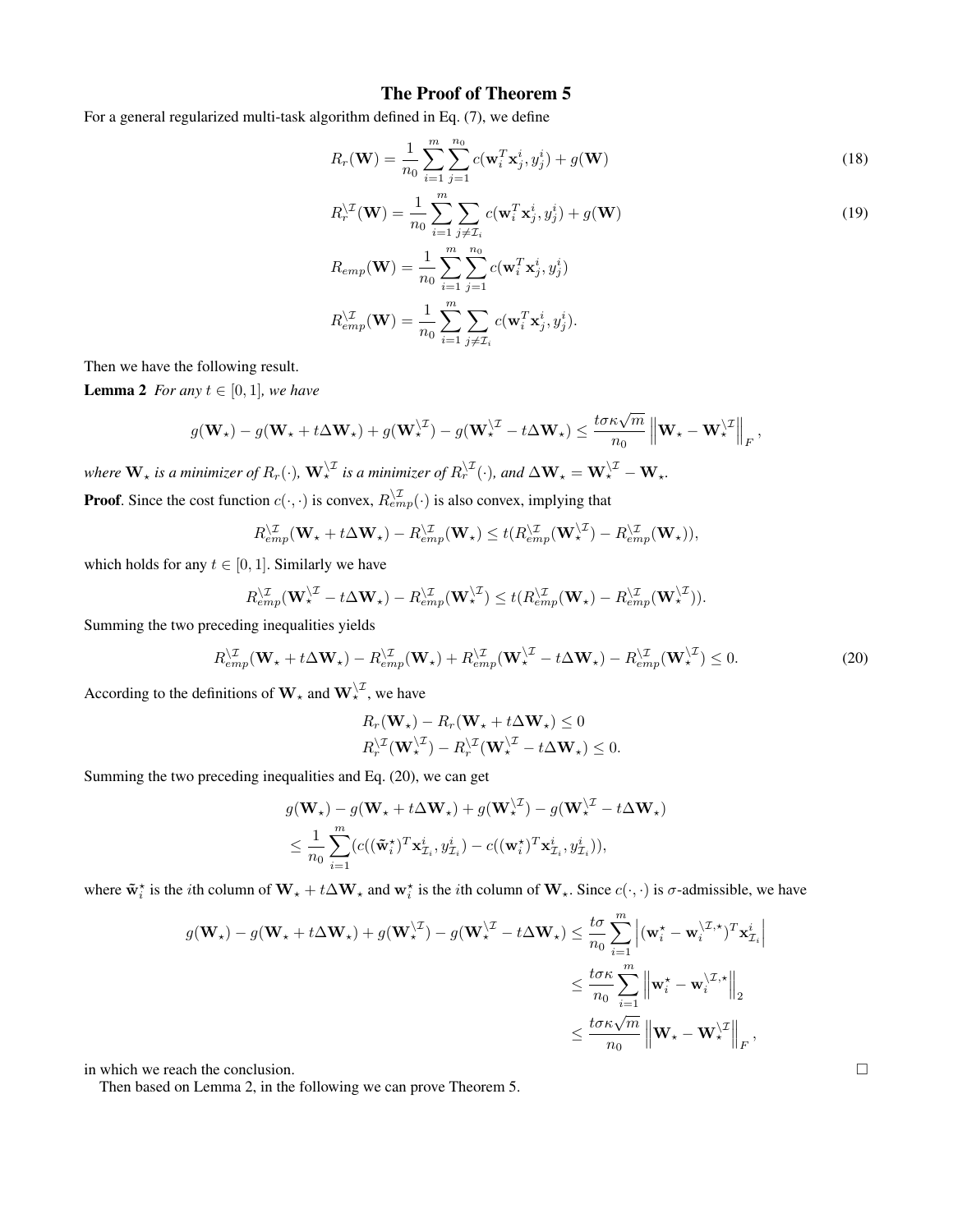**Proof of Theorem 5**. We define the regularization function  $g(\mathbf{W})$  as  $g(\mathbf{W}) = \alpha ||\mathbf{W}||_* + \frac{\beta}{2} ||\mathbf{W}||_F^2$ . By denoting by W and  $W^{\setminus \mathcal{I}}$  the minimizers of  $R_r(\cdot)$  and  $R_r^{\setminus \mathcal{I}}(\cdot)$  respectively as defined in Eqs. (18) and (19), we have

$$
g(\mathbf{W}) + g(\mathbf{W}^{\backslash \mathcal{I}}) - 2g\left(\frac{1}{2}(\mathbf{W} + \mathbf{W}^{\backslash \mathcal{I}})\right) \leq \frac{\sigma \kappa \sqrt{m}}{2n_0}\left\|\mathbf{W} - \mathbf{W}^{\backslash \mathcal{I}}\right\|_F,
$$

which holds due to Lemma 2 by setting  $t$  to be  $1/2$ . Moreover, we have

$$
g(\mathbf{W}) + g(\mathbf{W}^{\setminus \mathcal{I}}) - 2g\left(\frac{1}{2}(\mathbf{W} + \mathbf{W}^{\setminus \mathcal{I}})\right)
$$
  
=  $\alpha \left( \|\mathbf{W}\|_{*} + \|\mathbf{W}^{\setminus \mathcal{I}}\|_{*} - \|\mathbf{W} + \mathbf{W}^{\setminus \mathcal{I}}\|_{*} \right) + \frac{\beta}{4} \left\| \mathbf{W} - \mathbf{W}^{\setminus \mathcal{I}} \right\|_{F}^{2}$   
 $\geq \frac{\beta}{4} \left\| \mathbf{W} - \mathbf{W}^{\setminus \mathcal{I}} \right\|_{F}^{2},$ 

where the inequality holds due to the triangle inequality property of the trace norm. Combining the preceding two inequalities yields

$$
\left\|\mathbf{W} - \mathbf{W}^{\setminus \mathcal{I}}\right\|_F \le \frac{2\sigma\kappa\sqrt{m}}{\beta n_0}.
$$

Similar to the derivation in Eq. (17), we can easily get

$$
\left|\sum_{i=1}^m \left(l(\mathcal{A}_S, \mathbf{z}_i) - l(\mathcal{A}_{S^{\setminus \mathcal{I}}}, \mathbf{z}_i)\right)\right| \leq \kappa \sigma \sqrt{m} \|\mathbf{W}^{\setminus \mathcal{I}} - \mathbf{W}\|_F \leq \frac{2\kappa^2 \sigma^2 m}{\beta n_0},
$$

in which we reach the conclusion.  $\Box$ 

## The Proof of Theorem 6

**Proof.** Since  $W^*$  is the optimal solution of problem (10), we have

$$
\alpha \|\mathbf{W}^{\star}\|_{*} + \frac{\beta}{2} \|\mathbf{W}^{\star}\|_{F}^{2} \leq \frac{1}{n_{0}} \sum_{i=1}^{m} \sum_{j=1}^{n_{0}} c((\mathbf{w}_{i}^{\star})^{T} \mathbf{x}_{j}^{i}, y_{j}^{i}) + \alpha \|\mathbf{W}^{\star}\|_{*} + \frac{\beta}{2} \|\mathbf{W}^{\star}\|_{F}^{2}
$$

$$
\leq \frac{1}{n_{0}} \sum_{i=1}^{m} \sum_{j=1}^{n_{0}} c(0, y_{j}^{i})
$$

$$
\leq m\eta,
$$

where the second inequality holds since  $W^*$  is the minimizer of problem (10) and the last inequality holds due to the first property of the cost function  $c(\cdot, \cdot)$ . Since  $\|\mathbf{W}^{\star}\|_{*} \ge \|\mathbf{W}^{\star}\|_{F}$ , we can get  $\alpha \|\mathbf{W}^{\star}\|_{F} + \frac{\beta}{2} \|\mathbf{W}^{\star}\|_{F} \le m\eta$ , leading to  $\|\mathbf{W}^{\star}\|_{F} \le \frac{1}{\beta}(\sqrt{\alpha^{2} + 2m\eta\beta} - \alpha)$  which implies that as

$$
c((\mathbf{w}_i^{\star})^T \mathbf{x}, y) \leq |c((\mathbf{w}_i^{\star})^T \mathbf{x}, y) - c(0, y)| + c(0, y)
$$
  
\n
$$
\leq \sigma |(\mathbf{w}_i^{\star})^T \mathbf{x}| + \eta
$$
  
\n
$$
\leq \sigma ||\mathbf{w}_i^{\star}||_2 ||\mathbf{x}||_2 + \eta
$$
  
\n
$$
\leq \frac{\sigma \kappa}{\beta} (\sqrt{\alpha^2 + 2m\eta \beta} - \alpha) + \eta,
$$

where the first inequality holds due to one fact that  $|a+b| \leq |a|+|b|$  for any scalars a and b, and the second inequality holds due to the properties of the cost function, the third inequality holds due to the Cauchy-Schwarz inequality, and the last inequality holds due to the boundedness of  $\|\mathbf{w}_i^*\|_2$  and  $\|\mathbf{x}\|_2$ . Finally we reach the conclusion.

#### The Proof of Theorem 7

**Proof.** We define the regularization function  $g(\mathbf{W})$  as  $g(\mathbf{W}) = \frac{\alpha}{2} \|\mathbf{W}\|_{*}^{2} + \frac{\beta}{2} \|\mathbf{W}\|_{F}^{2}$ . By denoting by W and  $\mathbf{W}^{\setminus \mathcal{I}}$  the minimizers of  $R_r(\cdot)$  and  $R_r^{\setminus \mathcal{I}}(\cdot)$  respectively as defined in Eqs. (18) and (19), we have

$$
g(\mathbf{W}) + g(\mathbf{W}^{\setminus \mathcal{I}}) - 2g\left(\frac{1}{2}(\mathbf{W} + \mathbf{W}^{\setminus \mathcal{I}})\right) \leq \frac{\sigma \kappa \sqrt{m}}{2n_0} \left\|\mathbf{W} - \mathbf{W}^{\setminus \mathcal{I}}\right\|_F,
$$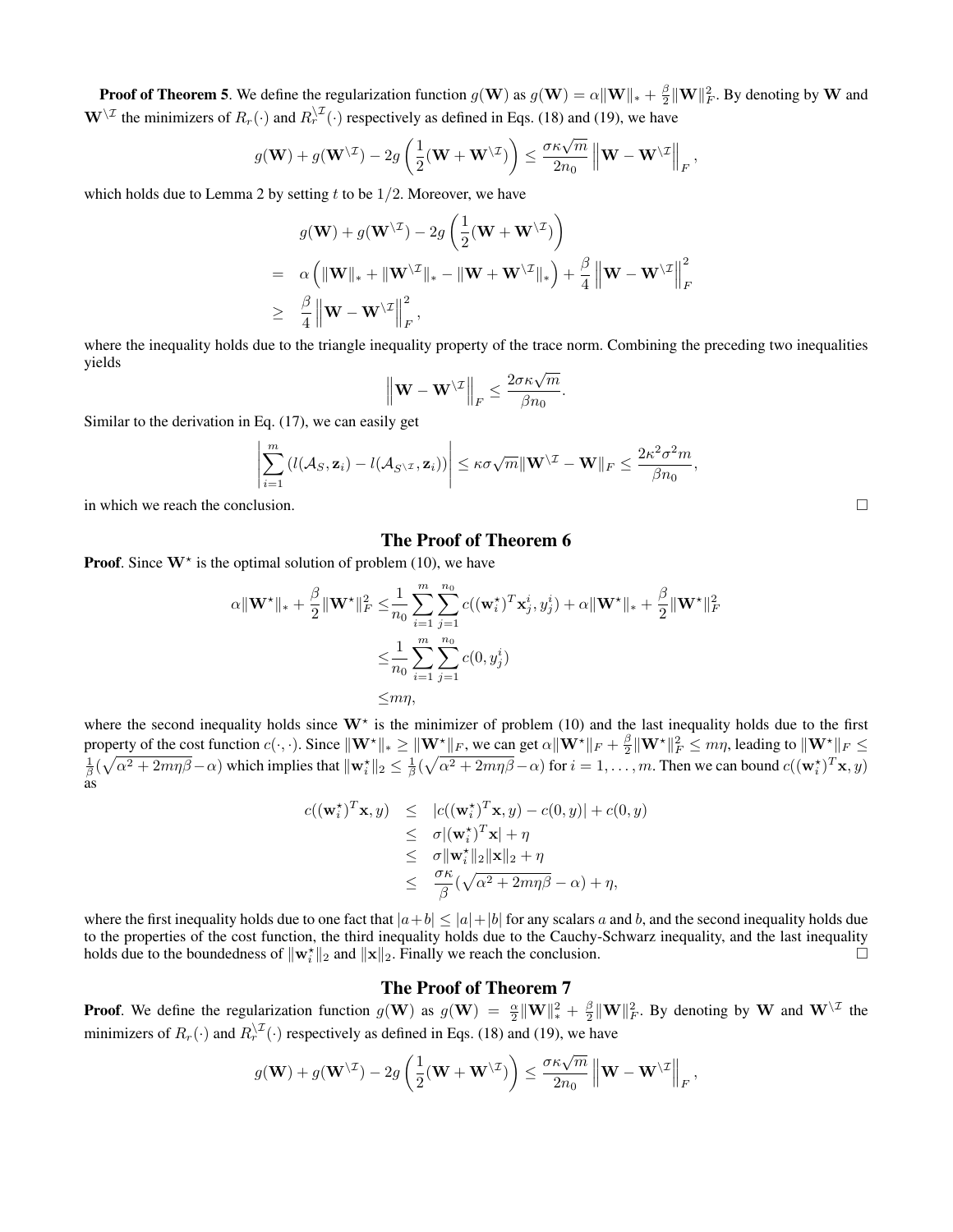which holds due to Lemma 2 by setting  $t$  to be  $1/2$ . Moreover, we have

$$
g(\mathbf{W}) + g(\mathbf{W}^{\setminus \mathcal{I}}) - 2g\left(\frac{1}{2}(\mathbf{W} + \mathbf{W}^{\setminus \mathcal{I}})\right)
$$
  
\n
$$
= \frac{\alpha}{2} \left( \|\mathbf{W}\|_{*}^{2} + \|\mathbf{W}^{\setminus \mathcal{I}}\|_{*}^{2} - \frac{1}{2}\|\mathbf{W} + \mathbf{W}^{\setminus \mathcal{I}}\|_{*}^{2} \right) + \frac{\beta}{4} \left\|\mathbf{W} - \mathbf{W}^{\setminus \mathcal{I}}\right\|_{F}^{2}
$$
  
\n
$$
\geq \frac{\alpha}{2} \left( \|\mathbf{W}\|_{*}^{2} + \|\mathbf{W}^{\setminus \mathcal{I}}\|_{*}^{2} - \frac{1}{2}(\|\mathbf{W}\|_{*} + \|\mathbf{W}^{\setminus \mathcal{I}}\|_{*})^{2} \right) + \frac{\beta}{4} \left\|\mathbf{W} - \mathbf{W}^{\setminus \mathcal{I}}\right\|_{F}^{2}
$$
  
\n
$$
= \frac{\alpha}{4} \left( \|\mathbf{W}\|_{*}^{2} + \|\mathbf{W}^{\setminus \mathcal{I}}\|_{*}^{2} - 2\|\mathbf{W}\|_{*}\|\mathbf{W}^{\setminus \mathcal{I}}\|_{*} \right) + \frac{\beta}{4} \left\|\mathbf{W} - \mathbf{W}^{\setminus \mathcal{I}}\right\|_{F}^{2}
$$
  
\n
$$
\geq \frac{\alpha}{4} \left( \|\mathbf{W}\|_{F}^{2} + \|\mathbf{W}^{\setminus \mathcal{I}}\|_{F}^{2} - 2\|\mathbf{W}\|_{*}\|\mathbf{W}^{\setminus \mathcal{I}}\|_{*} \right) + \frac{\beta}{4} \left\|\mathbf{W} - \mathbf{W}^{\setminus \mathcal{I}}\right\|_{F}^{2}
$$
  
\n
$$
\geq \frac{\alpha}{4} \left( \|\mathbf{W}\|_{F}^{2} + \|\mathbf{W}^{\setminus \mathcal{I}}\|_{F}^{2} - 2\text{tr}(\mathbf{W}^{T}\mathbf{W}^{\setminus \mathcal{I}}) \right) + \frac
$$

where the first inequality holds due to the triangle inequality property of the trace norm, the second inequality holds since  $\|\mathbf{W}\|_{*} \geq \|\mathbf{W}\|_{F}$  for any matrix W, and the last inequality holds due to the Von Neumanns trace inequality. Combining the preceding two inequalities yields

$$
\left\|\mathbf{W} - \mathbf{W}^{\setminus \mathcal{I}}\right\|_F \le \frac{2\sigma\kappa\sqrt{m}}{(\alpha+\beta)n_0}.
$$

Similar to the derivation in Eq. (17), we can easily get

$$
\left|\sum_{i=1}^m \left(l(\mathcal{A}_S,\mathbf{z}_i)-l(\mathcal{A}_{S\setminus\mathcal{I}},\mathbf{z}_i)\right)\right|\leq \kappa\sigma\sqrt{m}\|\mathbf{W}\setminus\mathcal{I}-\mathbf{W}\|_F\leq \frac{2\kappa^2\sigma^2m}{(\alpha+\beta)n_0},
$$

in which we reach the conclusion.  $\Box$ 

#### The Proof of Theorem 8

**Proof.** Since  $W^*$  is the optimal solution of problem (11), we have

$$
\frac{\alpha + \beta}{2} \|\mathbf{W}^{\star}\|_{F}^{2} \leq \frac{\alpha}{2} \|\mathbf{W}^{\star}\|_{*}^{2} + \frac{\beta}{2} \|\mathbf{W}^{\star}\|_{F}^{2}
$$
\n
$$
\leq \frac{1}{n_{0}} \sum_{i=1}^{m} \sum_{j=1}^{n_{0}} c((\mathbf{w}_{i}^{\star})^{T} \mathbf{x}_{j}^{i}, y_{j}^{i}) + \frac{\alpha}{2} \|\mathbf{W}^{\star}\|_{*}^{2} + \frac{\beta}{2} \|\mathbf{W}^{\star}\|_{F}^{2}
$$
\n
$$
\leq \frac{1}{n_{0}} \sum_{i=1}^{m} \sum_{j=1}^{n_{0}} c(0, y_{j}^{i})
$$
\n
$$
\leq m\eta,
$$

where the first inequality holds since  $\|\mathbf{W}^*\|_F \le \|\mathbf{W}^*\|_*$ , the second inequality holds due to the nonnegative cost function, the third inequality holds since  $W^*$  is the minimizer of problem (10), and the last inequality holds due to the first property of the cost function  $c(\cdot, \cdot)$ . Then we can get  $\|\mathbf{W}^{\star}\|_{F} \leq \sqrt{\frac{2m\eta}{\alpha+\beta}}$ , implying that  $\|\mathbf{w}_{i}^{\star}\|_{2} \leq \sqrt{\frac{2m\eta}{\alpha+\beta}}$  for  $i = 1, ..., m$ . Then we can bound  $c((\mathbf{w}_i^{\star})^T\mathbf{x}, y)$  as

$$
c((\mathbf{w}_i^*)^T \mathbf{x}, y) \leq |c((\mathbf{w}_i^*)^T \mathbf{x}, y) - c(0, y)| + c(0, y)
$$
  
\n
$$
\leq \sigma |(\mathbf{w}_i^*)^T \mathbf{x}| + \eta
$$
  
\n
$$
\leq \sigma ||\mathbf{w}_i^*||_2 ||\mathbf{x}||_2 + \eta
$$
  
\n
$$
\leq \sigma \kappa \sqrt{\frac{2m\eta}{\alpha + \beta}} + \eta,
$$

where the first inequality holds due to one fact that  $|a+b| \leq |a|+|b|$  for any scalars a and b, and the second inequality holds due to the properties of the cost function, the third inequality holds due to the Cauchy-Schwarz inequality, and the last inequality holds due to the boundedness of  $\|\mathbf{w}_i^*\|_2$  and  $\|\mathbf{x}\|_2$ . Finally we reach the conclusion.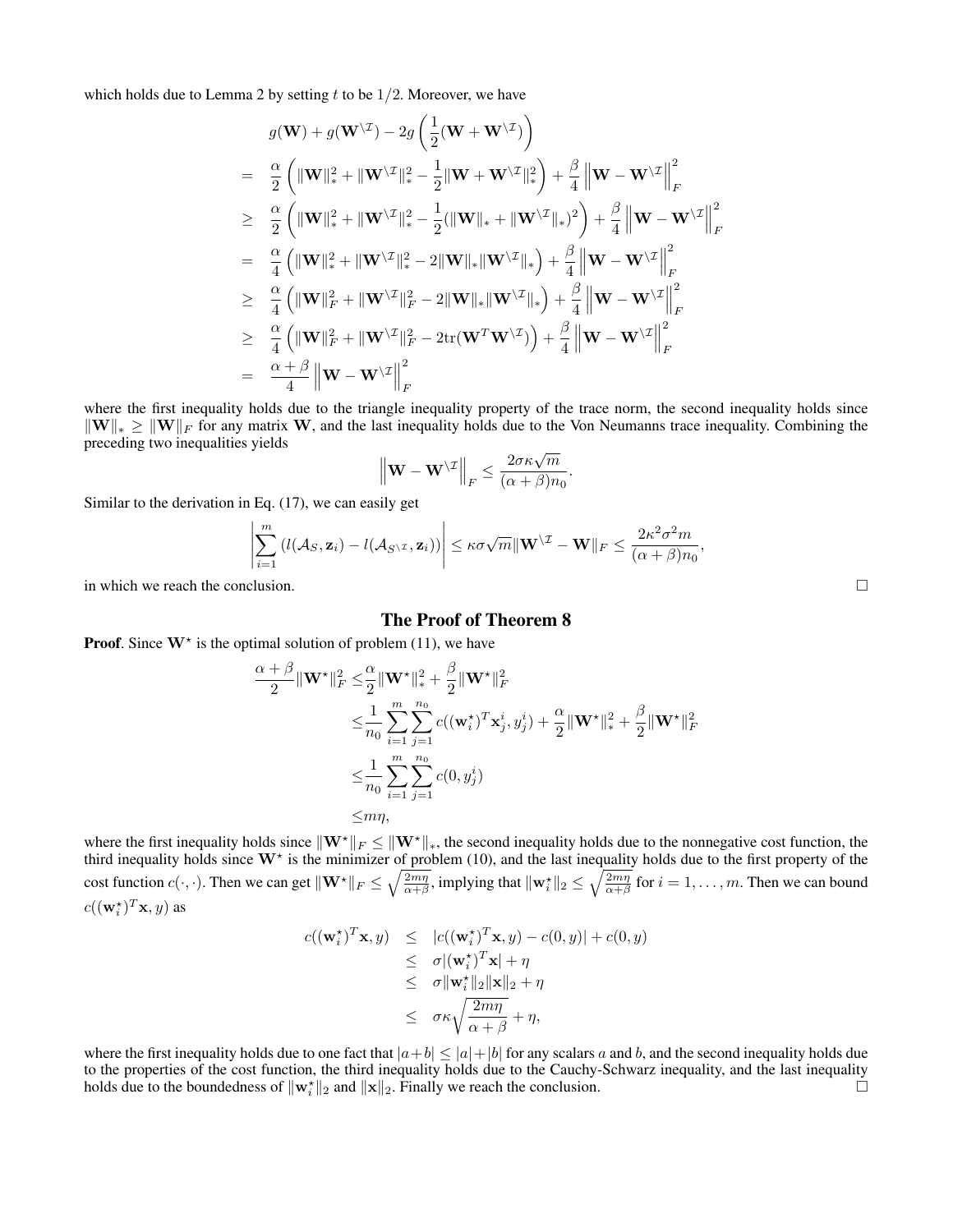#### The Proof of Theorem 9

**Proof.** We define  $\Theta$  and the regularization function  $g(\Theta)$  as  $\Theta = (\mathbf{L}, \mathbf{S})$  and  $g(\Theta) = \alpha \|\mathbf{L}\|_* + \beta \|\mathbf{S}\|_1 + \frac{\gamma}{2} \|\mathbf{L} + \mathbf{S}\|_F^2$ . By denoting by  $\Theta$  and  $\Theta^{\setminus \mathcal{I}}$  the minimizers of  $R_r(\cdot)$  and  $R_r^{\setminus \mathcal{I}}(\cdot)$  respectively as defined in Eqs. (18) and (19), we have

$$
g(\Theta) + g(\Theta^{\setminus \mathcal{I}}) - 2g\left(\frac{1}{2}(\Theta + \Theta^{\setminus \mathcal{I}})\right) \leq \frac{\sigma \kappa \sqrt{m}}{2n_0} \left\|\Theta - \Theta^{\setminus \mathcal{I}}\right\|_F,
$$

which holds due to Lemma 2 by setting  $t$  to be  $1/2$ . Moreover, we have

$$
g(\mathbf{\Theta}) + g(\mathbf{\Theta}^{\setminus \mathcal{I}}) - 2g\left(\frac{1}{2}(\mathbf{\Theta} + \mathbf{\Theta}^{\setminus \mathcal{I}})\right)
$$
  
=  $\alpha \left( \|\mathbf{L}\|_{*} + \|\mathbf{L}^{\setminus \mathcal{I}}\|_{*} - \|\mathbf{L} + \mathbf{L}^{\setminus \mathcal{I}}\|_{*} \right) + \beta \left( \|\mathbf{S}\|_{1} + \|\mathbf{S}^{\setminus \mathcal{I}}\|_{1} - \|\mathbf{S} + \mathbf{S}^{\setminus \mathcal{I}}\|_{1} \right)$   
+  $\frac{\gamma}{4} \|\mathbf{\Theta} - \mathbf{\Theta}^{\setminus \mathcal{I}}\|_{F}^{2}$   
 $\geq \frac{\gamma}{4} \|\mathbf{\Theta} - \mathbf{\Theta}^{\setminus \mathcal{I}}\|_{F}^{2},$ 

where the inequality holds due to the triangle inequality property of the trace norm. Combining the preceding two inequalities yields

$$
\left\|\mathbf{\Theta}-\mathbf{\Theta}^{\backslash \mathcal{I}}\right\|_F \leq \frac{2\sigma\kappa\sqrt{m}}{\gamma n_0}.
$$

Similar to the derivation in Eq. (17), we can easily get

$$
\left| \sum_{i=1}^{m} \left( l(\mathcal{A}_{S}, \mathbf{z}_{i}) - l(\mathcal{A}_{S \setminus \mathcal{I}}, \mathbf{z}_{i}) \right) \right|
$$
  
\n
$$
\leq \kappa \sigma \sqrt{m} \|\mathbf{W}^{\setminus \mathcal{I}} - \mathbf{W} \|_{F}
$$
  
\n
$$
= \kappa \sigma \sqrt{m} \left\| \left( \mathbf{\Theta} - \mathbf{\Theta}^{\setminus \mathcal{I}} \right) \left( \mathbf{I}_{m} \right) \right\|_{F}
$$
  
\n
$$
\leq \kappa \sigma \sqrt{m} \|\mathbf{\Theta} - \mathbf{\Theta}^{\setminus \mathcal{I}} \|_{F} \left\| \left( \mathbf{I}_{m} \right) \right\|_{F}
$$
  
\n
$$
\leq \frac{2\sqrt{2} \kappa^{2} \sigma^{2} m \sqrt{m}}{\gamma n_{0}},
$$

where  $W = L + S$ ,  $W^{\setminus \mathcal{I}} = L^{\setminus \mathcal{I}} + S^{\setminus \mathcal{I}}$ , and the second inequality holds due to the Cauchy-Schwarz inequality. Finally we reach the conclusion.  $\Box$ 

#### The Proof of Theorem 10

**Proof.** We define  $W^*$  as  $W^* = L^* + S^*$ . Since the pair  $(L^*, S^*)$  is the optimal solution of problem (12), we have

$$
\alpha \|\mathbf{L}^{\star}\|_{*} + \beta \|\mathbf{S}^{\star}\|_{1} + \frac{\gamma}{2} \left( \|\mathbf{L}^{\star}\|_{F}^{2} + \|\mathbf{S}^{\star}\|_{F}^{2} \right)
$$
\n
$$
\leq \frac{1}{n_{0}} \sum_{i=1}^{m} \sum_{j=1}^{n_{0}} c((\mathbf{w}_{i}^{\star})^{T} \mathbf{x}_{j}^{i}, y_{j}^{i}) + \alpha \|\mathbf{L}^{\star}\|_{*} + \beta \|\mathbf{S}^{\star}\|_{1} + \frac{\gamma}{2} \left( \|\mathbf{L}^{\star}\|_{F}^{2} + \|\mathbf{S}^{\star}\|_{F}^{2} \right)
$$
\n
$$
\leq \frac{1}{n_{0}} \sum_{i=1}^{m} \sum_{j=1}^{n_{0}} c(0, y_{j}^{i})
$$
\n
$$
\leq m\eta,
$$

where the first inequality holds due to the nonnegative cost function, the second inequality holds since  $(L^*, S^*)$  is the minimizer of problem (10), and the last inequality holds due to the first property of the cost function  $c(\cdot, \cdot)$ . Moreover, since

$$
\alpha \|\mathbf{L}^{\star}\|_{*} + \beta \|\mathbf{S}^{\star}\|_{1} \geq \alpha \|\mathbf{L}^{\star}\|_{F} + \beta \|\mathbf{S}^{\star}\|_{1} \geq \alpha \|\mathbf{L}^{\star}\|_{F} + \beta \|\mathbf{S}^{\star}\|_{F} \geq \theta (\|\mathbf{L}^{\star}\|_{F} + \|\mathbf{S}^{\star}\|_{F}) \geq \theta \|\mathbf{L}^{\star} + \mathbf{S}^{\star}\|_{F} = \theta \|\mathbf{W}^{\star}\|_{F},
$$